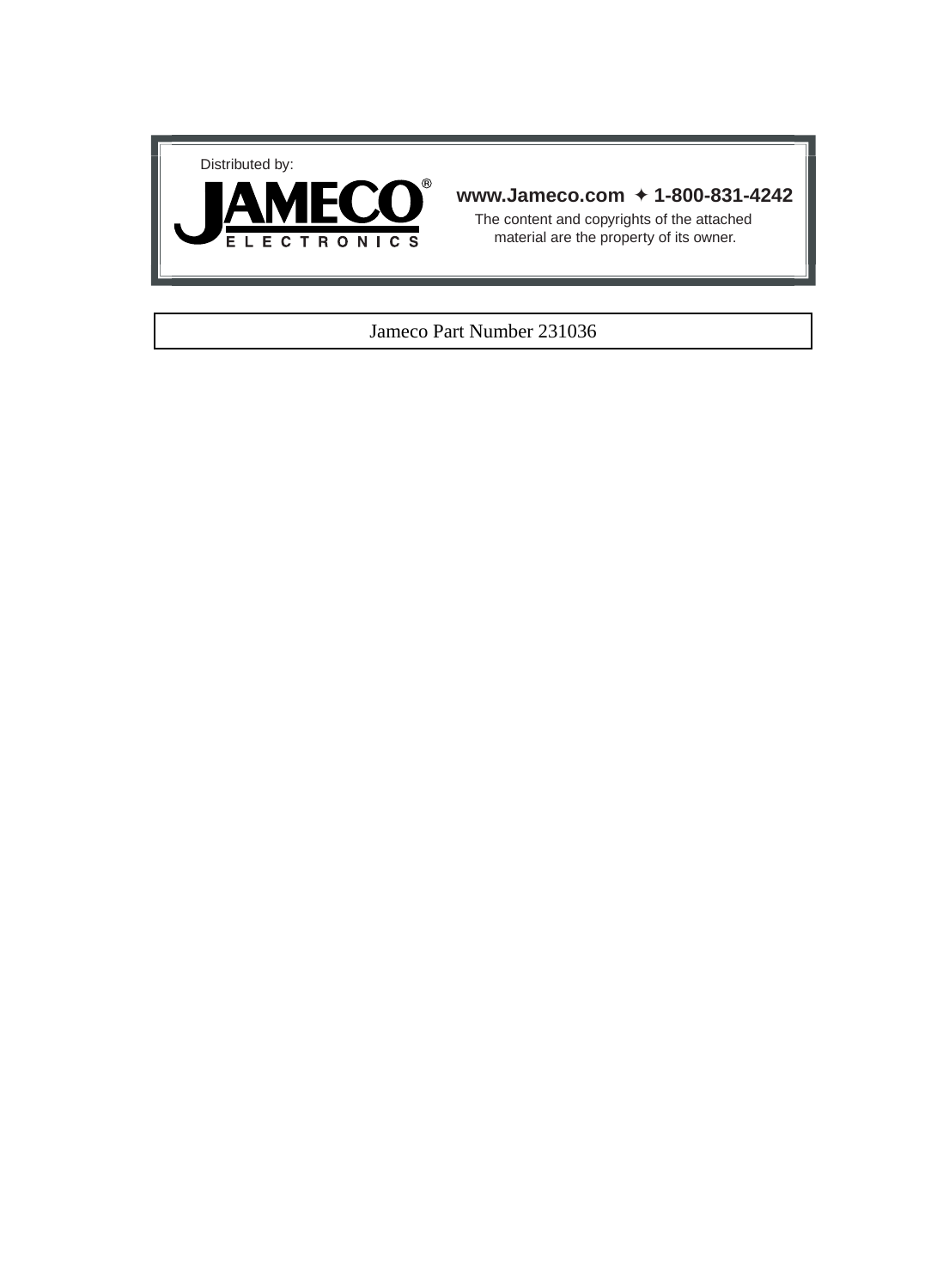## *Barrier Blocks Series 140*

*.375 Density, 5-40 x 3/16" BH Screw, Open Bottom, Double Row*



## **Electrical Characteristics**

**Voltage Rating:** 250 VAC RMS maximum **Current Rating:** 15 Amps maximum **Maximum Watts Per Terminal:** 3750

## **Mechanical Characteristics**

**Maximum Wire Size:** #16 AWG **Recommended Tightening Torque:** 9 lb.-in.



### **Dimensions**



#### **Ordering Information**

| No. of           | <b>Standard Screw</b> | "M"   | "L"    |
|------------------|-----------------------|-------|--------|
| <b>Terminals</b> | <b>Catalog No.</b>    | Dim.  | Dim.   |
| 1                | $1 - 140$             | .750  | 1.032  |
| $\overline{2}$   | $2 - 140$             | 1.125 | 1.407  |
| $\overline{3}$   | $3 - 140$             | 1.500 | 1.782  |
| $\overline{4}$   | 4-140                 | 1.875 | 2.157  |
| 5                | 5-140                 | 2.250 | 2.532  |
| $\overline{6}$   | $6 - 140$             | 2.625 | 2.907  |
| 7                | 7-140                 | 3.000 | 3.282  |
| $\overline{8}$   | 8-140                 | 3.375 | 3.657  |
| 9                | $9 - 140$             | 3.750 | 4.032  |
| 10               | 10-140                | 4.125 | 4.407  |
| 11               | 11-140                | 4.500 | 4.782  |
| 12               | $12 - 140$            | 4.875 | 5.157  |
| 13               | 13-140                | 5.250 | 5.532  |
| 14               | 14-140                | 5.625 | 5.907  |
| 15               | 15-140                | 6.000 | 6.282  |
| 16               | 16-140                | 6.375 | 6.657  |
| 17               | 17-140                | 6.750 | 7.032  |
| 18               | 18-140                | 7.125 | 7.407  |
| 19               | 19-140                | 7.500 | 7.782  |
| 20               | 20-140                | 7.875 | 8.157  |
| 21               | 21-140                | 8.250 | 8.532  |
| 22               | 22-140                | 8.625 | 8.907  |
| 23               | 23-140                | 9.000 | 9.282  |
| 24               | 24-140                | 9.375 | 9.657  |
| 25               | 25-140                | 9.750 | 10.032 |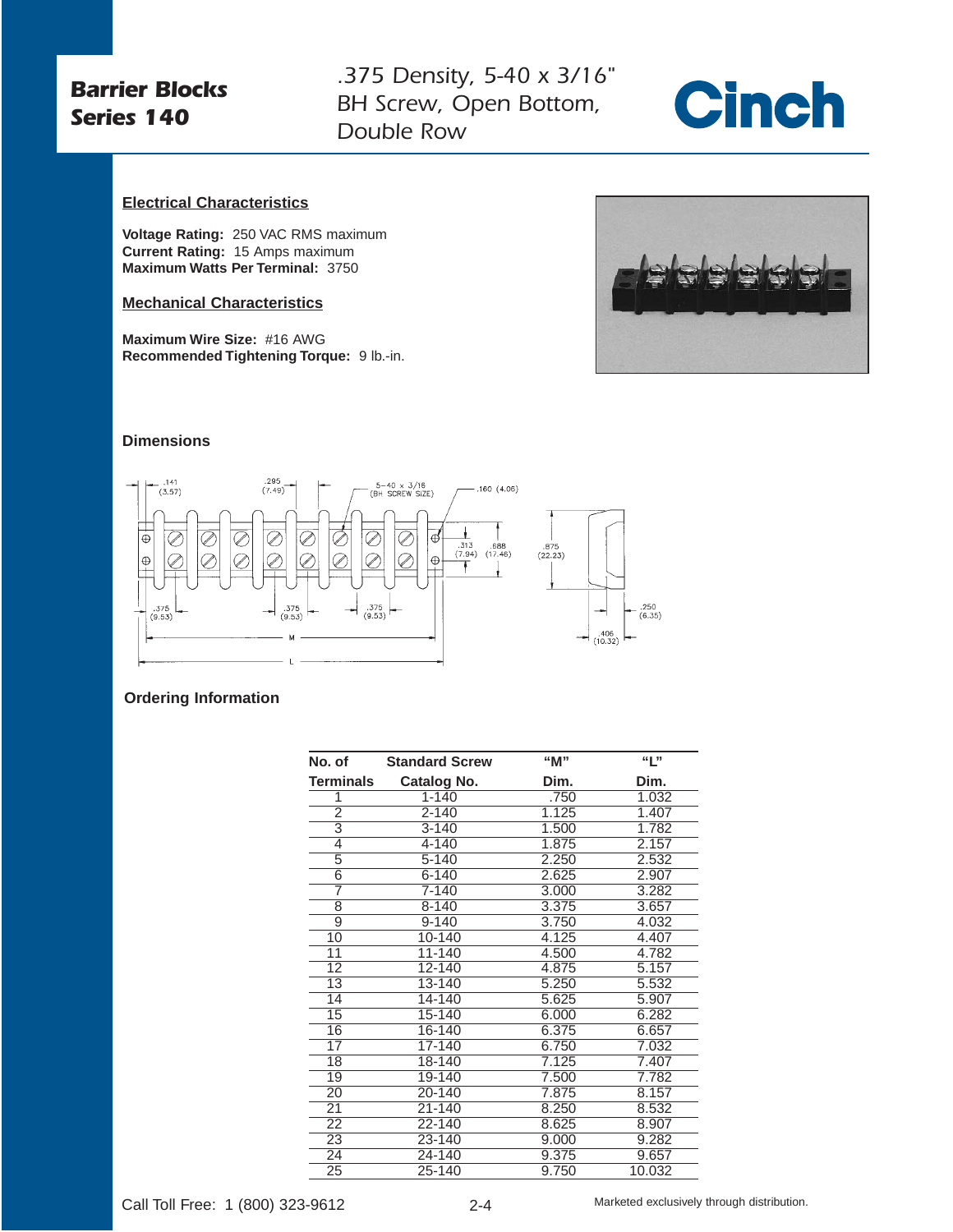# *Barrier Blocks Series 140*

*.375 Density, 5-40 x 3/16" BH Screw, Open Bottom, Double Row*



## **Solder Terminal Options**

#### **Dimensions**





"Y" Terminals "3/4W" Terminals "W" Terminals



## **Ordering Information**

| No. of         |               |             |               |
|----------------|---------------|-------------|---------------|
| Terminals      | Catalog No.   | Catalog No. | Catalog No.   |
| 1              | $1 - 140 - Y$ | 1-140-3/4W  | $1 - 140 - W$ |
| $\overline{2}$ | $2 - 140 - Y$ | 2-140-3/4W  | $2 - 140 - W$ |
| $\overline{3}$ | $3-140-Y$     | 3-140-3/4W  | $3 - 140 - W$ |
| $\overline{4}$ | 4-140-Y       | 4-140-3/4W  | 4-140-W       |
| $\overline{5}$ | $5 - 140 - Y$ | 5-140-3/4W  | $5 - 140 - W$ |
| $\overline{6}$ | $6 - 140 - Y$ | 6-140-3/4W  | $6 - 140 - W$ |
| $\overline{7}$ | 7-140-Y       | 7-140-3/4W  | 7-140-W       |
| 8              | 8-140-Y       | 8-140-3/4W  | 8-140-W       |
| $\overline{9}$ | $9 - 140 - Y$ | 9-140-3/4W  | $9 - 140 - W$ |
| 10             | 10-140-Y      | 10-140-3/4W | 10-140-W      |
| 11             | 11-140-Y      | 11-140-3/4W | 11-140-W      |
| 12             | 12-140-Y      | 12-140-3/4W | 12-140-W      |
| 13             | 13-140-Y      | 13-140-3/4W | 13-140-W      |
| 14             | 14-140-Y      | 14-140-3/4W | 14-140-W      |
| 15             | 15-140-Y      | 15-140-3/4W | 15-140-W      |
| 16             | 16-140-Y      | 16-140-3/4W | 16-140-W      |
| 17             | 17-140-Y      | 17-140-3/4W | 17-140-W      |
| 18             | 18-140-Y      | 18-140-3/4W | 18-140-W      |
| 19             | 19-140-Y      | 19-140-3/4W | 19-140-W      |
| 20             | 20-140-Y      | 20-140-3/4W | 20-140-W      |
| 21             | 21-140-Y      | 21-140-3/4W | 21-140-W      |
| 22             | 22-140-Y      | 22-140-3/4W | 22-140-W      |
| 23             | 23-140-Y      | 23-140-3/4W | 23-140-W      |
| 24             | 24-140-Y      | 24-140-3/4W | 24-140-W      |
| 25             | 25-140-Y      | 25-140-3/4W | 25-140-W      |

Solder Terminals can be ordered separately.

| <b>Terminal Type</b> | Catalog No. |  |
|----------------------|-------------|--|
| "∨"                  | $Y - 140$   |  |
| " $3/4W$ "           | 3/4W-140    |  |
| ``M"                 | W-140       |  |

Marketed exclusively through distribution.